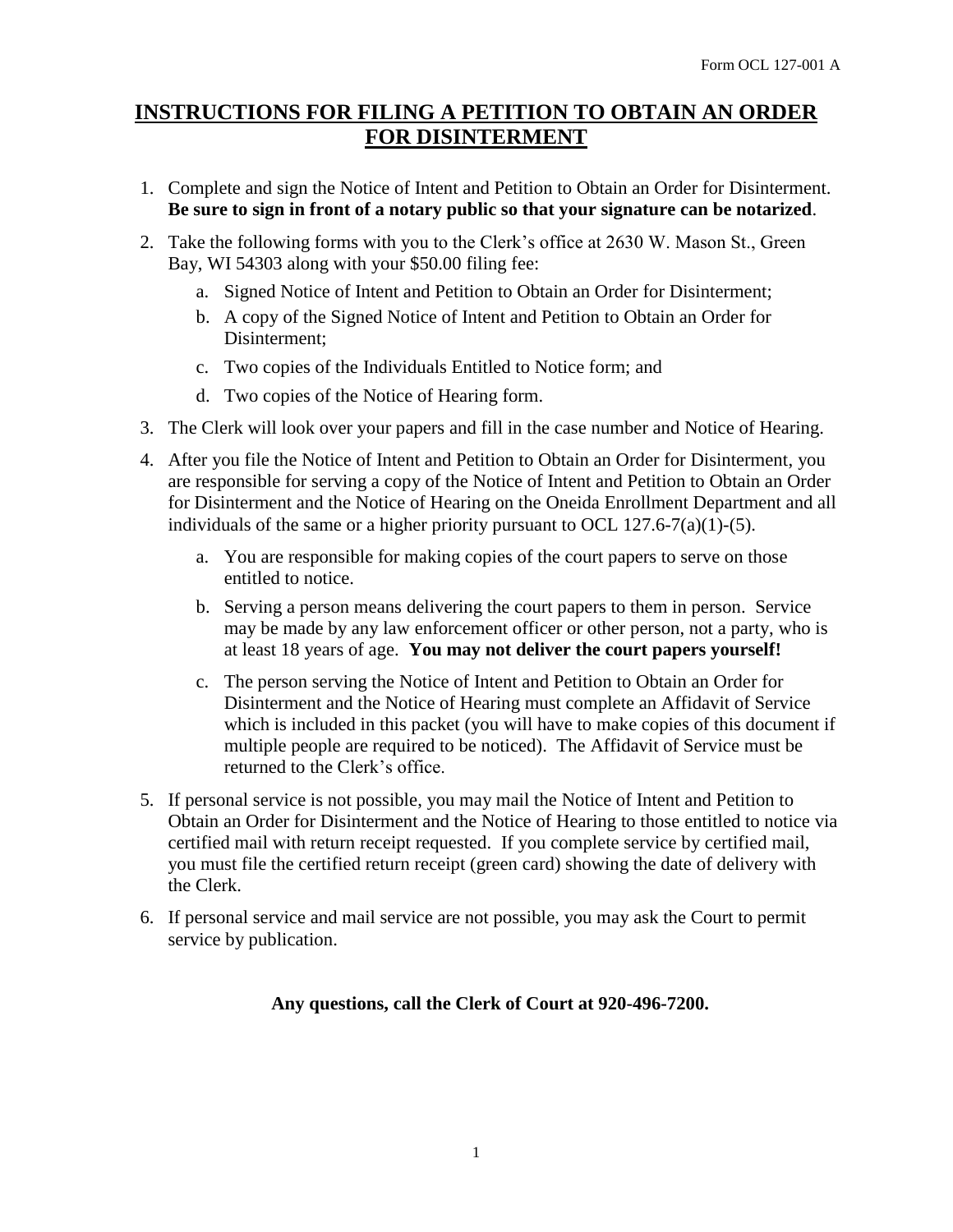#### **DISINTERMENT OF \_\_\_\_\_\_\_\_\_\_\_\_\_\_\_\_\_\_\_\_\_\_\_\_\_\_\_\_\_\_\_\_\_\_\_\_\_\_\_\_\_\_\_\_, DECEASED**

#### **Case No. \_\_\_\_\_\_\_\_\_\_\_\_\_\_**

### **NOTICE OF INTENT AND PETITION TO OBTAIN AN ORDER FOR DISINTERMENT**

**\_\_\_\_\_\_\_\_\_\_\_\_\_\_\_\_\_\_\_\_\_\_\_\_\_\_\_\_\_\_\_\_\_\_\_\_\_\_\_\_\_\_\_\_\_\_\_\_\_\_\_\_\_\_\_\_\_\_\_\_\_\_\_\_\_\_\_\_\_\_\_\_\_\_\_\_\_\_**

**\_\_\_\_\_\_\_\_\_\_\_\_\_\_\_\_\_\_\_\_\_\_\_\_\_\_\_\_\_\_\_\_\_\_\_\_\_\_\_\_\_\_\_\_\_\_\_\_\_\_\_\_\_\_\_\_\_\_\_\_\_\_\_\_\_\_\_\_\_\_\_\_\_\_\_\_\_\_**

1. Petitioner's information:

Name: \_\_\_\_\_\_\_\_\_\_\_\_\_\_\_\_\_\_\_\_\_\_\_\_\_\_\_\_\_\_\_\_ Address:

- 2. Relationship to the deceased (In order of priority):
	- $\Box$  1. Surviving spouse
	- $\Box$  2. Adult child of the deceased
	- 3. Parent of deceased
	- $\Box$  4. Adult sibling of the deceased
	- $\Box$  5. Guardian of the deceased at time of his or her death

 $\overline{\phantom{a}}$  , we can consider the constraint of the constraint  $\overline{\phantom{a}}$ 

Phone: \_\_\_\_\_\_\_\_\_\_\_\_\_\_\_\_\_\_\_\_\_\_\_\_\_\_\_\_\_\_\_\_

- 3. Individuals of the same or higher priority entitled to notice (see attached form).
- 4. Reason for the request to disinter (please explain why you are making request for the body of the deceased to be disinterred):

\_\_\_\_\_\_\_\_\_\_\_\_\_\_\_\_\_\_\_\_\_\_\_\_\_\_\_\_\_\_\_\_\_\_\_\_\_\_\_\_\_\_\_\_\_\_\_\_\_\_\_\_\_\_\_\_\_\_\_\_\_\_\_\_\_\_\_\_\_\_\_\_ \_\_\_\_\_\_\_\_\_\_\_\_\_\_\_\_\_\_\_\_\_\_\_\_\_\_\_\_\_\_\_\_\_\_\_\_\_\_\_\_\_\_\_\_\_\_\_\_\_\_\_\_\_\_\_\_\_\_\_\_\_\_\_\_\_\_\_\_\_\_\_\_ \_\_\_\_\_\_\_\_\_\_\_\_\_\_\_\_\_\_\_\_\_\_\_\_\_\_\_\_\_\_\_\_\_\_\_\_\_\_\_\_\_\_\_\_\_\_\_\_\_\_\_\_\_\_\_\_\_\_\_\_\_\_\_\_\_\_\_\_\_\_\_\_ \_\_\_\_\_\_\_\_\_\_\_\_\_\_\_\_\_\_\_\_\_\_\_\_\_\_\_\_\_\_\_\_\_\_\_\_\_\_\_\_\_\_\_\_\_\_\_\_\_\_\_\_\_\_\_\_\_\_\_\_\_\_\_\_\_\_\_\_\_\_\_\_ \_\_\_\_\_\_\_\_\_\_\_\_\_\_\_\_\_\_\_\_\_\_\_\_\_\_\_\_\_\_\_\_\_\_\_\_\_\_\_\_\_\_\_\_\_\_\_\_\_\_\_\_\_\_\_\_\_\_\_\_\_\_\_\_\_\_\_\_\_\_\_\_ \_\_\_\_\_\_\_\_\_\_\_\_\_\_\_\_\_\_\_\_\_\_\_\_\_\_\_\_\_\_\_\_\_\_\_\_\_\_\_\_\_\_\_\_\_\_\_\_\_\_\_\_\_\_\_\_\_\_\_\_\_\_\_\_\_\_\_\_\_\_\_\_

\_\_\_\_\_\_\_\_\_\_\_\_\_\_\_\_\_\_\_\_\_\_\_\_\_\_\_\_\_\_\_\_\_\_\_\_\_\_\_\_\_\_\_\_\_\_\_\_\_\_\_\_\_\_\_\_\_\_\_\_\_\_\_\_\_\_\_\_\_\_\_\_ \_\_\_\_\_\_\_\_\_\_\_\_\_\_\_\_\_\_\_\_\_\_\_\_\_\_\_\_\_\_\_\_\_\_\_\_\_\_\_\_\_\_\_\_\_\_\_\_\_\_\_\_\_\_\_\_\_\_\_\_\_\_\_\_\_\_\_\_\_\_\_\_  $\_$  . The contribution of the contribution of  $\mathcal{L}_1$  ,  $\mathcal{L}_2$  ,  $\mathcal{L}_3$  ,  $\mathcal{L}_4$  ,  $\mathcal{L}_5$  ,  $\mathcal{L}_6$  ,  $\mathcal{L}_7$  ,  $\mathcal{L}_8$  ,  $\mathcal{L}_9$  ,  $\mathcal{L}_9$  ,  $\mathcal{L}_8$  ,  $\mathcal{L}_9$  ,  $\mathcal{L}_9$  ,  $\mathcal{L}_8$  ,  $\mathcal{L}_$ 

\_\_\_\_\_\_\_\_\_\_\_\_\_\_\_\_\_\_\_\_\_\_\_\_\_\_\_\_\_\_\_\_\_\_\_\_\_\_\_\_\_\_\_\_\_\_\_\_\_\_\_\_\_\_\_\_\_\_\_\_\_\_\_\_\_\_\_\_\_\_\_\_

\_\_\_\_\_\_\_\_\_\_\_\_\_\_\_\_\_\_\_\_\_\_\_\_\_\_\_\_\_\_\_\_\_\_\_\_\_\_\_\_\_\_\_\_\_\_\_\_\_\_\_\_\_\_\_\_\_\_\_\_\_\_\_\_\_\_\_\_\_\_\_\_

5. What are your plans for the body for once it is disinterred? (explain if any testing, inspection, and/or transportation of the body is being requested):

6. Please address the following factors: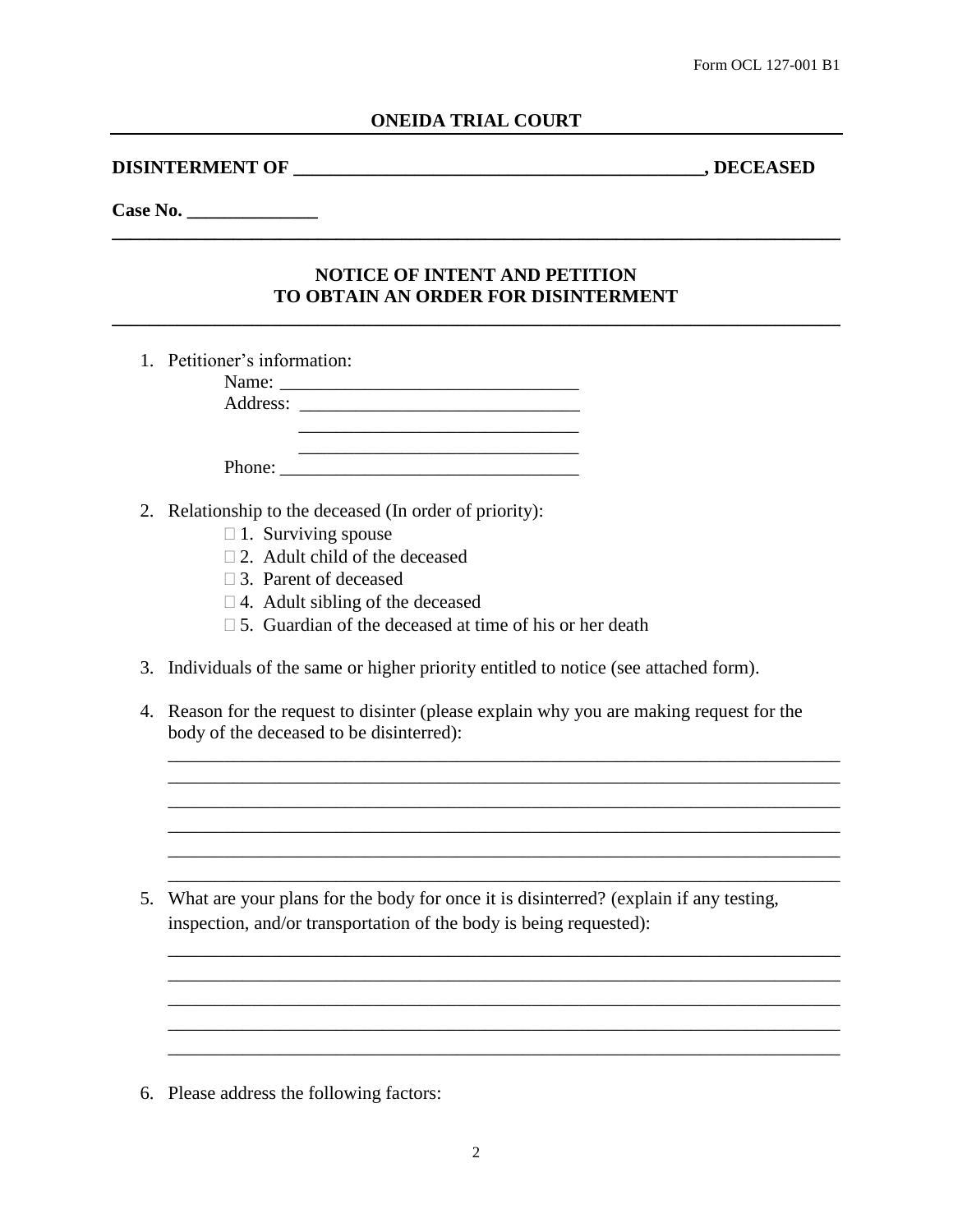- a. How did the deceased die?:
- b. Would disinterment create a public health risk?:
- c. What are the decedent's wishes, if known?:
- d. Has any other order for disinterment been issued?: If yes, from where?:

\_\_\_\_\_\_\_\_\_\_\_\_\_\_\_\_\_\_\_\_\_\_\_\_\_\_\_\_\_\_\_\_\_\_\_\_\_\_\_\_\_\_\_\_\_\_\_\_\_\_\_\_\_\_\_\_\_\_\_\_\_\_\_\_\_\_ \_\_\_\_\_\_\_\_\_\_\_\_\_\_\_\_\_\_\_\_\_\_\_\_\_\_\_\_\_\_\_\_\_\_\_\_\_\_\_\_\_\_\_\_\_\_\_\_\_\_\_\_\_\_\_\_\_\_\_\_\_\_\_\_\_\_

\_\_\_\_\_\_\_\_\_\_\_\_\_\_\_\_\_\_\_\_\_\_\_\_\_\_\_\_\_\_\_\_\_\_\_\_\_\_\_\_\_\_\_\_\_\_\_\_\_\_\_\_\_\_\_\_\_\_\_\_\_\_\_\_\_\_

\_\_\_\_\_\_\_\_\_\_\_\_\_\_\_\_\_\_\_\_\_\_\_\_\_\_\_\_\_\_\_\_\_\_\_\_\_\_\_\_\_\_\_\_\_\_\_\_\_\_\_\_\_\_\_\_\_\_\_\_\_\_\_\_\_\_ \_\_\_\_\_\_\_\_\_\_\_\_\_\_\_\_\_\_\_\_\_\_\_\_\_\_\_\_\_\_\_\_\_\_\_\_\_\_\_\_\_\_\_\_\_\_\_\_\_\_\_\_\_\_\_\_\_\_\_\_\_\_\_\_\_\_

 $\overline{\phantom{a}}$  , and the contribution of the contribution of the contribution of the contribution of the contribution of the contribution of the contribution of the contribution of the contribution of the contribution of the \_\_\_\_\_\_\_\_\_\_\_\_\_\_\_\_\_\_\_\_\_\_\_\_\_\_\_\_\_\_\_\_\_\_\_\_\_\_\_\_\_\_\_\_\_\_\_\_\_\_\_\_\_\_\_\_\_\_\_\_\_\_\_\_\_\_

\_\_\_\_\_\_\_\_\_\_\_\_\_\_\_\_\_\_\_\_\_\_\_\_\_\_\_\_\_\_\_\_\_\_\_\_\_\_\_\_\_\_\_\_\_\_\_\_\_\_\_\_\_\_\_\_\_\_\_\_\_\_\_\_\_\_ \_\_\_\_\_\_\_\_\_\_\_\_\_\_\_\_\_\_\_\_\_\_\_\_\_\_\_\_\_\_\_\_\_\_\_\_\_\_\_\_\_\_\_\_\_\_\_\_\_\_\_\_\_\_\_\_\_\_\_\_\_\_\_\_\_\_

- e. Have any permits been obtained?:
- 7. Plan for reinterment (what is your plan for the body to be re-buried, cremated or otherwise disposed of):

Place of planned reinterment: \_\_\_\_\_\_\_\_\_\_\_\_\_\_\_\_\_\_\_\_\_\_\_\_\_\_\_\_\_\_\_\_\_\_\_\_\_\_\_\_\_\_\_\_\_\_\_

## 8. **NOTICE: ANY OBJECTIONS TO THIS PROPOSED DISINTERMENT SHALL BE FILED WITHIN FIVE BUSINESS DAYS OF RECEIPT OF THIS PETITION OR AT THE HEARING ON THE PETITION.**

\_\_\_\_\_\_\_\_\_\_\_\_\_\_\_\_\_\_\_\_\_\_\_\_\_\_\_\_\_\_\_\_\_\_\_\_\_\_\_\_\_\_\_\_\_\_\_\_\_\_\_\_\_\_\_\_\_\_\_\_\_\_\_\_\_\_\_\_\_\_\_\_ \_\_\_\_\_\_\_\_\_\_\_\_\_\_\_\_\_\_\_\_\_\_\_\_\_\_\_\_\_\_\_\_\_\_\_\_\_\_\_\_\_\_\_\_\_\_\_\_\_\_\_\_\_\_\_\_\_\_\_\_\_\_\_\_\_\_\_\_\_\_\_\_

\_\_\_\_\_\_\_\_\_\_\_\_\_\_\_\_\_\_\_\_\_\_\_\_\_\_\_\_\_\_\_\_\_\_\_\_\_\_\_\_\_\_\_\_\_\_\_\_\_\_\_\_\_\_\_\_\_\_\_\_\_\_\_\_\_\_\_\_\_\_\_\_

Dated this \_\_\_\_ day of\_\_\_\_\_\_\_\_\_\_\_\_\_\_**,** 20\_\_\_

\_\_\_\_\_\_\_\_\_\_\_\_\_\_\_\_\_\_\_\_\_\_\_\_\_\_\_\_\_\_\_\_\_\_\_\_

Petitioner

Signed and sworn before me This  $\frac{1}{\sqrt{2}}$  day of  $\frac{1}{\sqrt{2}}$ , 20

NOTARY PUBLIC My commission expires: \_\_\_\_\_\_\_\_\_\_\_\_\_\_\_\_

\_\_\_\_\_\_\_\_\_\_\_\_\_\_\_\_\_\_\_\_\_\_\_\_\_\_\_\_\_\_\_\_\_\_\_\_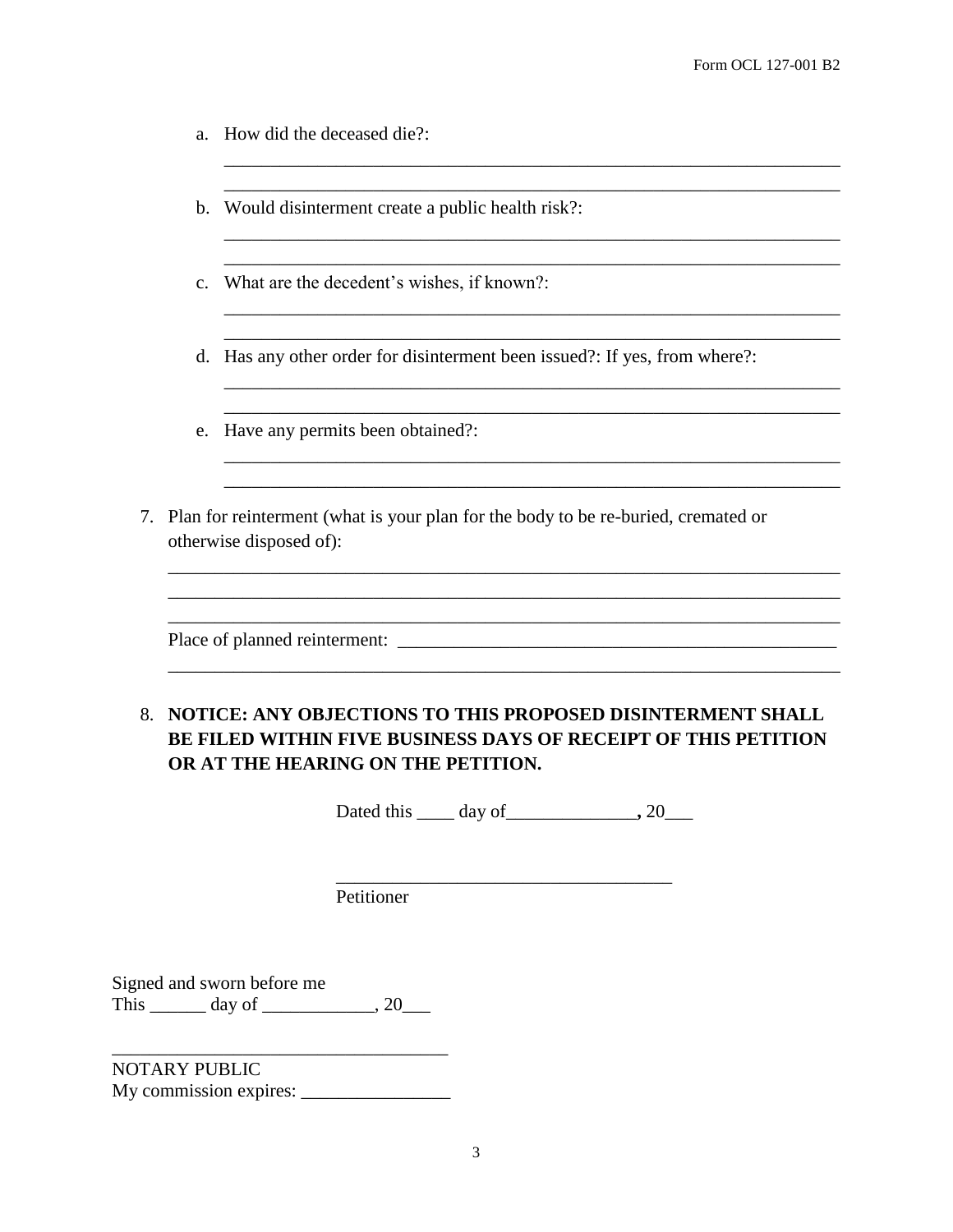#### **ONEIDA TRIAL COURT**

**DISINTERMENT OF \_\_\_\_\_\_\_\_\_\_\_\_\_\_\_\_\_\_\_\_\_\_\_\_\_\_\_\_\_\_, DECEASED**

**Case No. \_\_\_\_\_\_\_\_\_\_\_\_\_\_**

#### **INDIVIDUALS ENTITLED TO NOTICE \_\_\_\_\_\_\_\_\_\_\_\_\_\_\_\_\_\_\_\_\_\_\_\_\_\_\_\_\_\_\_\_\_\_\_\_\_\_\_\_\_\_\_\_\_\_\_\_\_\_\_\_\_\_\_\_\_\_\_\_\_\_\_\_\_\_\_\_\_\_\_\_\_\_\_\_\_\_**

Pursuant to OCL 127.6-7(b), the requestor shall notify all individuals of the same or a higher priority of his or her intent to request the Tribe's judicial system to issue an order of disinterment. For example, if the requestor is an adult sibling of the deceased (fourth priority) he or she shall notice any other adult siblings of the deceased (fourth priority), the parents of the deceased (third priority), the adult children of the deceased (second priority), and the surviving spouse of the deceased (first priority).

The following are all persons entitled to notice of this matter pursuant to OCL 127.6-7(b):

| <b>NAME</b> | <b>ADDRESS</b>                                                       | <b>TELEPHONE NO.</b> |
|-------------|----------------------------------------------------------------------|----------------------|
|             | Enrollment Department 210 Elm Street, Oneida WI 54155 (920) 869-6200 |                      |
|             |                                                                      |                      |
|             |                                                                      |                      |
|             |                                                                      |                      |
|             |                                                                      |                      |
|             |                                                                      |                      |
|             |                                                                      |                      |
|             |                                                                      |                      |
|             |                                                                      |                      |
|             |                                                                      |                      |
|             |                                                                      |                      |
|             |                                                                      |                      |
|             |                                                                      |                      |

□ **See attached**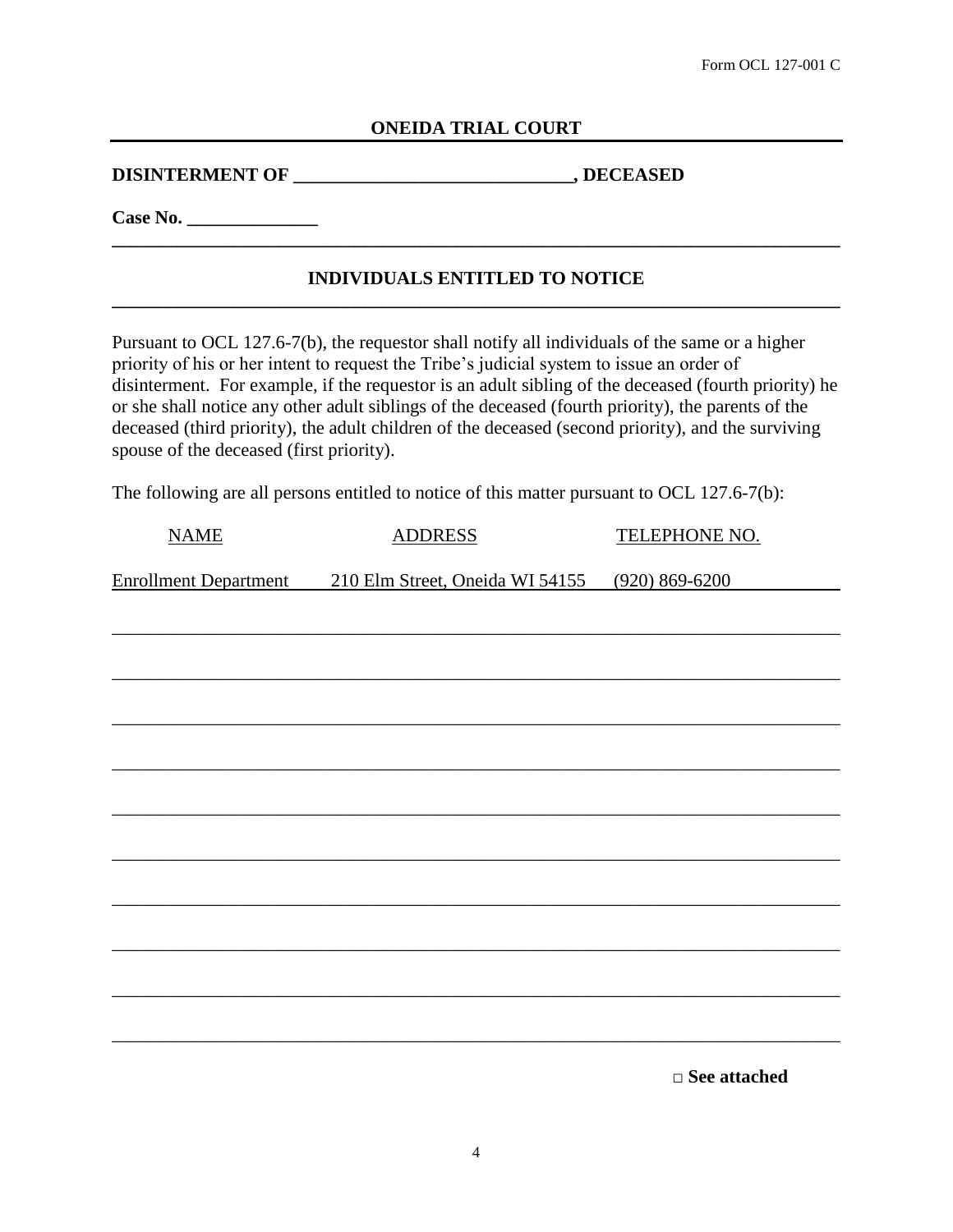#### **ONEIDA TRIAL COURT**

**DISINTERMENT OF \_\_\_\_\_\_\_\_\_\_\_\_\_\_\_\_\_\_\_\_\_\_\_\_\_\_\_\_\_\_, DECEASED**

**Case No. \_\_\_\_\_\_\_\_\_\_\_\_\_\_**

#### **NOTICE OF HEARING \_\_\_\_\_\_\_\_\_\_\_\_\_\_\_\_\_\_\_\_\_\_\_\_\_\_\_\_\_\_\_\_\_\_\_\_\_\_\_\_\_\_\_\_\_\_\_\_\_\_\_\_\_\_\_\_\_\_\_\_\_\_\_\_\_\_\_\_\_\_\_\_\_\_\_\_\_\_**

**\_\_\_\_\_\_\_\_\_\_\_\_\_\_\_\_\_\_\_\_\_\_\_\_\_\_\_\_\_\_\_\_\_\_\_\_\_\_\_\_\_\_\_\_\_\_\_\_\_\_\_\_\_\_\_\_\_\_\_\_\_\_\_\_\_\_\_\_\_\_\_\_\_\_\_\_\_\_**

A request has been filed in this Court to disinter the remains of the Decedent. The request is attached to this notice. The hearing on the request will be heard as follows:

| Date:                                               |
|-----------------------------------------------------|
| Time:                                               |
| Location: 2630 W. Mason Street, Green Bay, WI 54303 |

- You have the right to file an objection to the request for an order of disinterment with the Oneida Judiciary within five (5) business days of this notification.
- You have the right to be present at the hearing. You may object to the request at the hearing.

#### **BY THE CLERK:**

Signature (Clerk)

\_\_\_\_\_\_\_\_\_\_\_\_\_\_\_\_\_\_\_\_\_\_\_\_\_\_\_\_\_\_

\_\_\_\_\_\_\_\_\_\_\_\_\_\_\_\_\_\_\_\_\_\_\_\_\_\_\_\_\_\_

Date